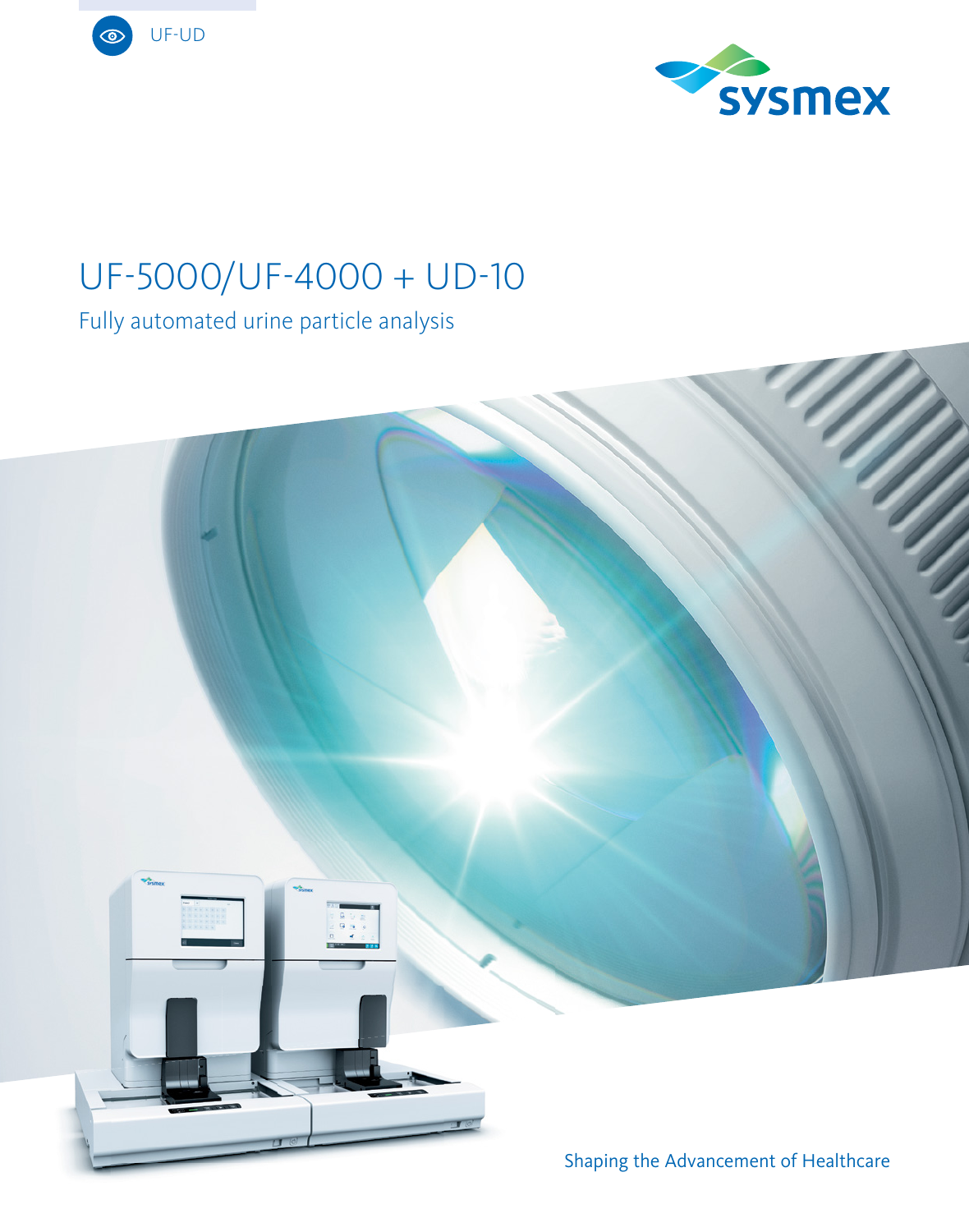# Key benefits



# Smarten up your sediment workflow

### Images only when needed

Fluorescence flow cytometry offers highly reliable, precise and accurate particle differentiation and counts for your urine samples. Using imaging analysis alone means you have to look at the images of all of the samples, which makes it eventually tedious like microscopy, with the inherent risk of overlooking pathological results. Surely you don't want and shouldn't need to check each sample on a screen or under the microscope. Combining urine flow cytometry with digital imaging offers the best possible way you can do urine sediment analysis today.

- $\blacksquare$  Confirm suspicion of renal disease identify pathological casts and deformed RBC such as acanthocytes
- $\Box$  Confirm suspicion of urolithiasis sub-classify and differentiate types of crystals

Sensitive analysis and flagging ensures the pathological results are brought to your attention. With our solution, you only look at those samples and particle types that you wish to investigate further. User-definable rule settings allow you to control the process just as you wish. Like this, your workflow does not slow down while you can be sure that you do not overlook any pathological samples. That's smart sediment analysis. Plus this kind of workflow has been state of the art in haematology for a long time. No more manual microscopy – promised.

- $\blacksquare$  Multiply your throughput by connecting more than one UF with one or more UD-10 together
- $\blacksquare$  Extend your urinalysis workflow automation by adding a urine chemistry analyser

### View crucial particles with suspected renal diseases

- $\blacksquare$  Complete result display incl. graphics and images on one screen
- Workflow management and result interpretation based on individual rule setting

# What digital imaging device UD-10 can do for you in urinalysis

### Innovative technology for great analysis results

- Always combined with UF-5000/4000 for a truly complete urine particle analysis
- $\blacksquare$  Fully automated digital imaging improves the workflow in your urinalysis laboratory
- $\blacksquare$  Individual trigger criteria according to your needs
- $\blacksquare$  No centrifugation uses gentle sedimentation by gravity
- $\blacksquare$  High-quality images by a CCD camera with 2 million pixels allow a detailed view of urine particles
- $\blacksquare$  Large evaluated number of particles for a high sensitivity and reliability of results Modular and scalable



#### Automated workflow

- $\blacksquare$  Final image classification, only of particles needing morphological investigation
- No more hands-on sediment analysis

#### Intelligent data management